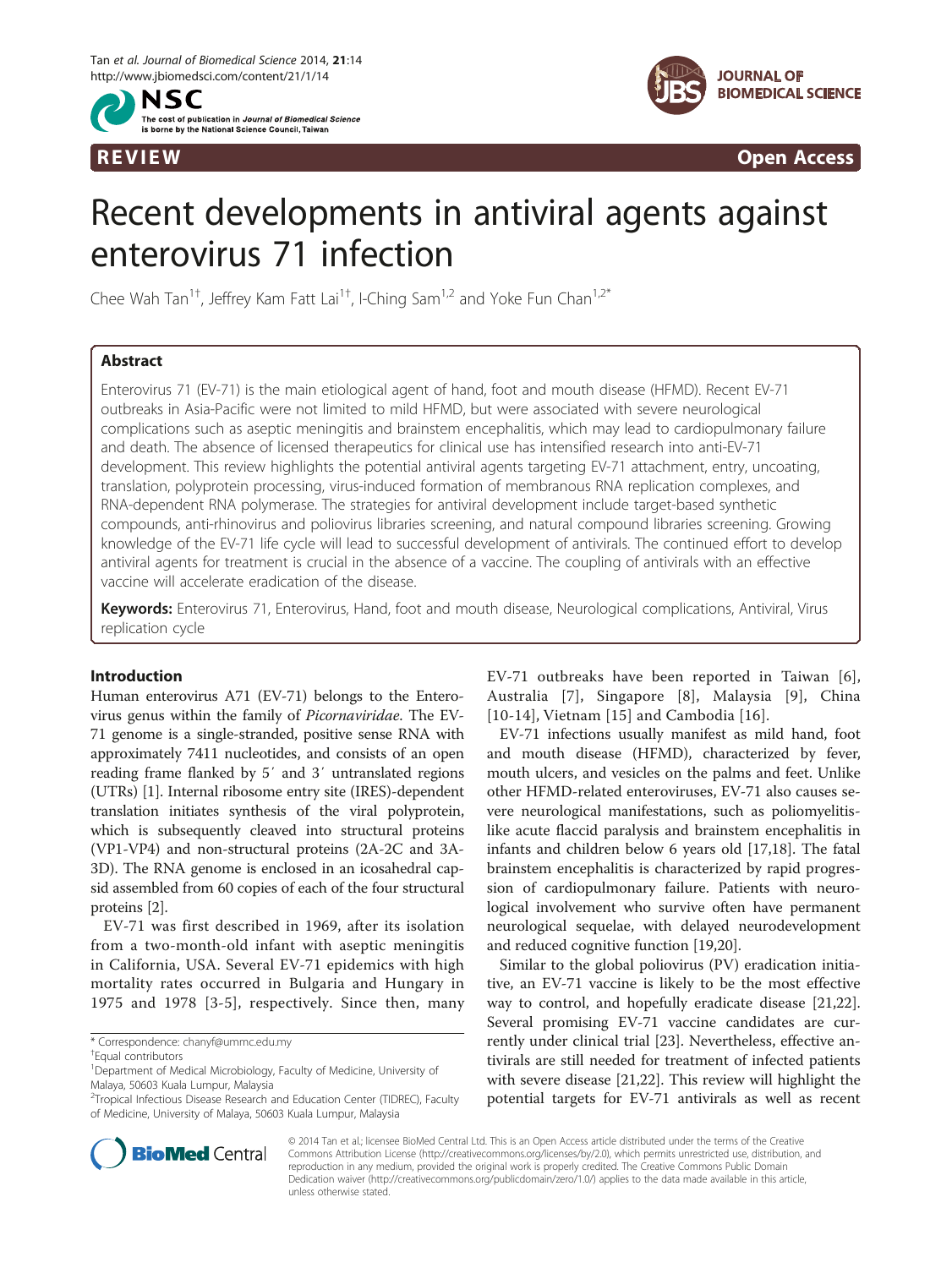developments and future prospects of antivirals against EV-71 infections.

## Review

## EV-71 virus life cycle

Similar to other viruses, EV-71 infection begins with initial attachment to attachment factors present on the cell surface, followed by interaction with entry receptors. EV-71 enters the cells through clathrin-mediated endocytosis and uncoats in the early endosomes. The viral RNA undergoes IRES-dependent translation, and the polyprotein is cleaved by 2A and 3C proteases into structural and non-structural proteins. Non-structural proteins are mainly involved in negative-sense and positive-sense RNA synthesis. The positive-sense viral RNA is then packed into the procapsid, which finally matures into infectious viral particles. Details of the EV-71 replication steps will be discussed according to their therapeutic targets [\[18,21](#page-7-0)[,22\]](#page-8-0).

## Therapeutics targeting viral attachment and entry

Virus-host receptor interaction is the first essential event during virus infection. The ability to recognize and bind to specific receptors determines the host range and tissue tropism [[24\]](#page-8-0). Cell surface carbohydrates such as heparan sulfate glycosaminoglycan and sialic acid are often targeted by pathogens as attachment factors. EV-71 uses cell surface heparan sulfate [\[25\]](#page-8-0) and sialylated glycan [\[26,27\]](#page-8-0) as attachment receptors, which could concentrate the virus on the host cell surface and therefore enhance infectivity. Further interaction with entry receptors is required to initiate infection. Two functionally important entry receptors have been identified, scavenger receptor class B2 (SCARB2) and P-selectin glycoprotein ligand-1 (PSGL-1) [[28,29\]](#page-8-0). SCARB2 is expressed in all cell types and regarded as the major EV-71 entry receptor. At low endosomal pH, SCARB2 is needed to induce viral uncoating [\[30,31](#page-8-0)]. Human SCARB2 transgenic mice infected with EV-71 showed lethal neurological manifestations with pathological features similar to humans and monkeys, suggesting that SCARB2 contributes to its pathogenesis [\[32,33](#page-8-0)]. PSGL-1 is only present on neutrophils and leukocytes. EV-71 binds to PSGL-1 and enters the cells through the caveolar endocytosis pathway [\[34](#page-8-0)]. Transgenic mice expressing human PSGL-1 failed to enhance EV-71 infectivity, suggested that PSGL-1 alone does not contribute to its pathogenesis [\[35\]](#page-8-0).

Since host-receptor interactions are the first event during infection, inhibitors that block this event could act as potential therapeutics. The soluble form of cellular receptors could act as molecular decoys of cell-associated receptors. Soluble SCARB2, PSGL-1, sialic acid and heparin or heparin mimetics have been demonstrated to exhibit inhibitory effects against EV-71 infection in vitro

[[25,26,28,30](#page-8-0),[36](#page-8-0)]. Highly sulfated suramin and its analog, NF449, exhibited antiviral activity against EV-71 infection [\[25,37\]](#page-8-0). NF449-resistant mutants consist of two mutations in VP1, E98Q and K244R, implying that NF449 inhibited EV-71 infection by binding to the VP1 protein [[37\]](#page-8-0). Similarly, kappa carrageenan, a sulfated polysaccharide from seaweed, also exhibited significant antiviral activity through targeting EV-71 attachment and entry [[38\]](#page-8-0). The mechanism of these soluble decoys is possibly by disruption of the integrity of the EV-71 capsid structure or steric hindrance of receptor interactions.

Receptor antagonists could also be developed as potential antiviral agents. A peptide derived from EV-71 VP1, designated SP40 peptide (Ac-QMRRKVELFTYMRFD- $NH<sub>2</sub>$ ), was found to exhibit significant antiviral activity against different strains of EV-71 by blocking viral attachment to the cell surface heparan sulfate [\[39\]](#page-8-0). An antiheparan sulfate peptide (Ac-MPRRRRIRRRQK-NH<sub>2</sub>), previously identified by Tiwari et al. [[40\]](#page-8-0), also inhibited EV-71 infection [[25\]](#page-8-0). Another antimicrobial peptide, lactoferrin, also exhibited anti-EV-71 properties in vitro and *in vivo* through blocking viral attachment to the cell surface [\[41-43](#page-8-0)].

## Therapeutics targeting viral uncoating

The proposed EV-71 uncoating event involves attachment to the entry receptor, triggering a series of conformational changes resulting in A-particle formation that is primed for genome release. A second uncoating event occurs after endocytosis, and an unknown trigger causes RNA expulsion from the A-particles via the 2 fold axis, leaving behind an empty capsid [\[44\]](#page-8-0). Formation of the 135S A-particle happens in the presence of SCARB2 receptors and a low pH environment, suggesting that the A-particle is formed in the early endosomes [[30,31\]](#page-8-0). Uncoating inhibitors (pocket binders) have been intensively studied as antiviral agents against many picornaviruses, including rhinovirus [\[45](#page-8-0)], PV [\[45\]](#page-8-0), echovirus [\[46](#page-8-0)] and coxsackievirus [\[47](#page-8-0)]. The complex of WIN51711 with the EV-71 hydrophobic pocket underneath the canyon depression has recently been resolved by X-ray crystallography [\[48\]](#page-8-0). The key success factor of these uncoating inhibitors is their ability to fit into the VP1 hydrophobic pocket, stabilize the capsid structure, and therefore block the receptor-induced uncoating mechanism [[48](#page-8-0)].

A series of modified WIN compounds including BPROZ-194, BPROZ-112, BPROZ-284, BPROZ-103, BPROZ-299, BPROZ-101, BPROZ-033, and BPROZ-074 were effective against EV-71 infection with  $IC_{50}$  values ranging from 0.8 nM to 1550 nM [[49-54\]](#page-8-0). However, a single point mutation in VP1 V192M was sufficient to confer resistance to BPROZ-194 [[51](#page-8-0)]. Other than modified WIN compounds, the broad spectrum enterovirus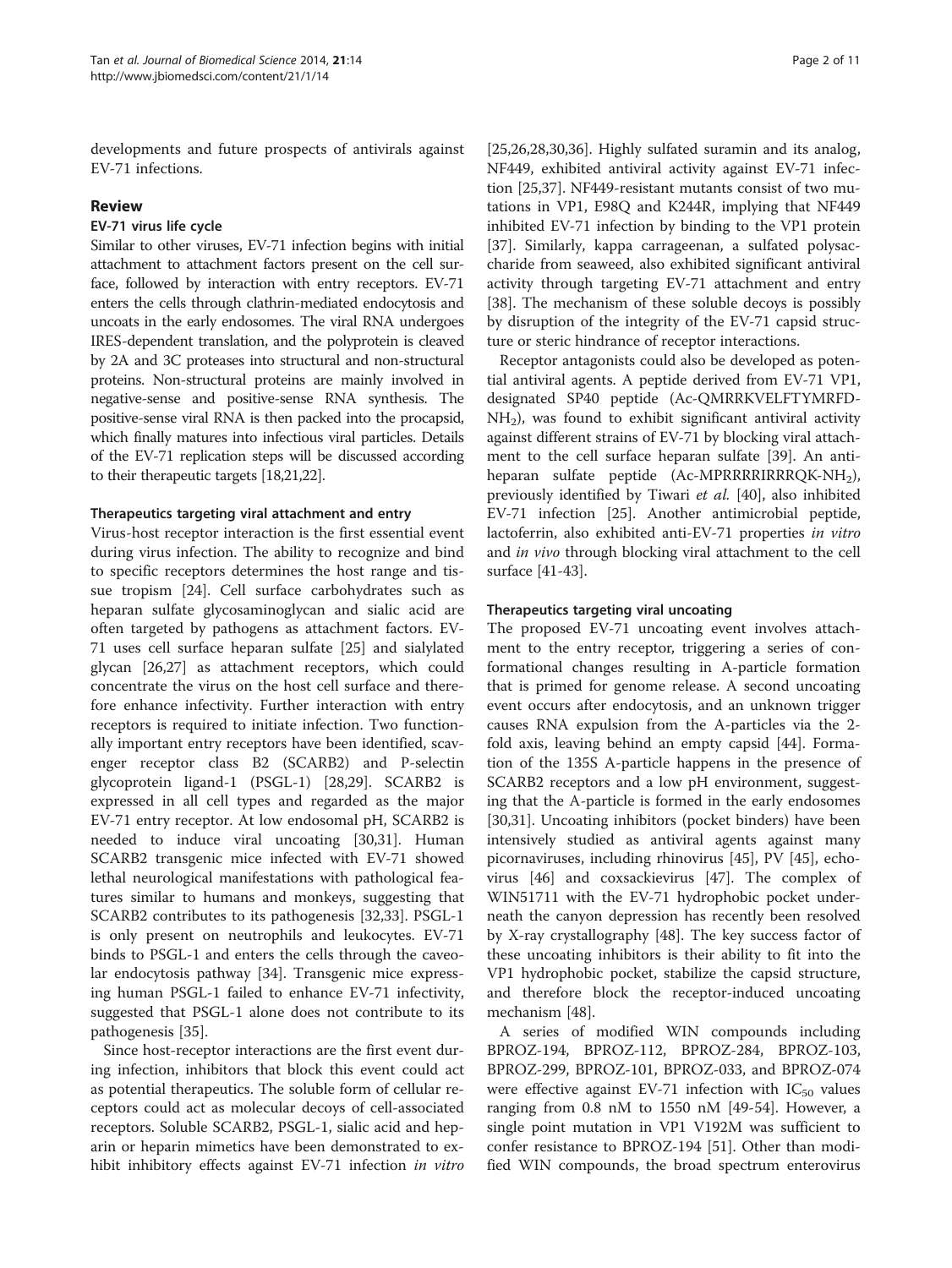inhibitor pleconaril also inhibited EV-71 infection in vitro and in vivo [[55,56\]](#page-8-0). However, pleconaril failed to inhibit the cytopathic effect induced by a Taiwan 1998 EV-71 isolate [[49\]](#page-8-0). Another group of capsid binders, pyridazinyl oxime ethers chemically derived from pirodavir such as BTA39 and BTA188, significantly inhibited EV-71 infection [[57](#page-8-0)]. Crystallographic studies showed the pirodavir predecessor R61837 complexed with rhinovirus 14 by binding to the hydrophobic pocket underneath the canyon floor, similar to the mechanism of WIN compounds [[58](#page-8-0)]. 4′,6-Dichloroflavan (BW683C), previously identified as an anti-rhinovirus compound, was also effective against EV-71 infection [\[59,60](#page-8-0)]. Mechanistic studies demonstrated that BW683C binds to and stabilizes rhinovirus to heat or acid inactivation, implying that BW682C acts as viral uncoating inhibitor [[61](#page-8-0)-[63](#page-8-0)].

### Therapeutics targeting viral RNA translation

EV-71 protein synthesis commences with translation initiation of the cap-independent IRES element at the 5′UTR of the EV-71 genome [\[64](#page-8-0)]. IRES is a cis-acting element that forms tertiary RNA structures and requires assistance from IRES-specific trans-acting factors (ITAFs) to recruit other cellular translation machinery to the viral RNA. The EV-71 open reading frame (ORF) is translated into a single polyprotein, which is subsequently processed by virus-encoded proteases 2A and 3C into the structural capsid proteins (VP1-VP4) and the nonstructural proteins (2A-2C and 3A-3D) mainly involved in the replication of the viral RNA [[65\]](#page-8-0).

The antisense-mediated mechanism consists of oligonucleotides (8-50 nucleotides in length) that bind to RNA through Watson-Crick base pairing and modulate the function of the targeted RNA [[66\]](#page-8-0). RNA interference (RNAi) involves the cleavage of targeted mRNA through the RNA-induced silencing complex. Small interfering RNA (siRNA) targeting highly conserved regions of 5′ UTR [[67](#page-8-0)], VP1, VP2 [[68\]](#page-8-0), 2C, 3C, 3D [\[69,70\]](#page-9-0), and 3′ UTR [\[69](#page-9-0)] significantly inhibited EV-71 infection in a dose-dependent manner. In addition, short hairpin RNA (shRNA) was effective against EV-71 infection in vitro and in vivo [\[70](#page-9-0)-[72\]](#page-9-0). The use of siRNA in clinical settings is hampered by its short half-life in plasma. Improved siRNA with 2′O methylation and 2′ fluoro modifications have recently been demonstrated against EV-71 infection [[67\]](#page-8-0). However, siRNA also has poor endosomal uptake which limits the clinical application of these siRNAs. Other translation suppressing nucleotides, for example, peptide conjugated phosphodiamidate morpholino oligomers (PPMO) showed promising results in inhibiting PV and coxsackievirus B3 [[73,74\]](#page-9-0). Unlike siRNA or shRNA, PPMO interacts with targeted RNA, especially the IRES region, and blocks ribosome recruitment and therefore inhibits viral RNA translation [[66\]](#page-8-0). PPMO readily penetrates the cells and is resistant to nuclease degradation. Our unpublished data confirms that PMO are highly effective against EV-71.

Compounds that down-regulate the activity of IRESdependent translation could potentially be developed into antiviral agents. Quinacrine, which impairs IRESdependent translation by preventing the interaction between polypyrimidine-tract binding protein (PTB) and IRES, has been demonstrated to act against EV-71 infection [\[75\]](#page-9-0). Kaempferol, a flavonoid, was found to inhibit EV-71 IRES activity by altering the composition of ITAFs [[76\]](#page-9-0). Geniposide derived from Fructus gardeniae inhibited EV-71 replication via inhibition of viral IRES activity [\[77\]](#page-9-0). Amantadine, a tricyclic symmetric amine previously used against influenza A virus infection, was found to suppress EV-71 IRES translation [[78-80](#page-9-0)].

#### Therapeutics targeting viral polyprotein processing

Maturation cleavage of polyprotein into different viral proteins is a critical step during EV-71 infection. EV-71 2A and 3C protease are the key proteases that cleave the viral precursor polyprotein into each of the component proteins required for viral replication and packaging. Interestingly, EV-71 2A and 3C proteases suppress type I interferon by targeting mitochondrial anti-viral signaling (MAVS) protein and melanoma differentiation associated gene (MDA-5) viral recognition receptor signaling [[81,82\]](#page-9-0). Since EV-71 2A and 3C proteases are involved in multiple roles in EV-71 infection and evasion of host innate immunity, they are important potential targets for development of antiviral therapeutics.

A pseudosubstrate, LVLQTM peptide, could inhibit EV-71 infection through binding to the active site of 2A protease [[83\]](#page-9-0). Rupintrivir (AG7088) is an irreversible peptidomimetic inhibitor of human rhinovirus 3C protease, which reached phase 2 clinical trials with promising outcomes [[84](#page-9-0)-[89\]](#page-9-0). Rupintrivir showed significant inhibition of EV-71 infection in vitro and in vivo but with reduced efficacy as compared with human rhinoviruses [[90-93](#page-9-0)]. X-ray crystallography of the complex of EV-71 3C protease with rupintrivir revealed that the half-closed S2 sub-site and the size reduced S1′ pocket of EV-71 3C protease limits the access of the rupintrivir's P1′ group which contains a lactam ring [[94,95](#page-9-0)]. A series of 3C protease rupintrivir analogues were designed based on AG7088, with an aldehyde replacement of the  $\alpha$ , $\beta$ -unsaturated ester. Compound 10b significantly inhibited EV-71 infection [\[96](#page-9-0)]. An orally bioavailable 3C protease inhibitor, designated as compound 1, also exhibited antiviral activities against multiple rhinovirus serotypes and enteroviruses in vitro [\[89\]](#page-9-0). Flavonoids such as fisetin and rutin, have also been identified as 3C protease inhibitors [\[97](#page-9-0)].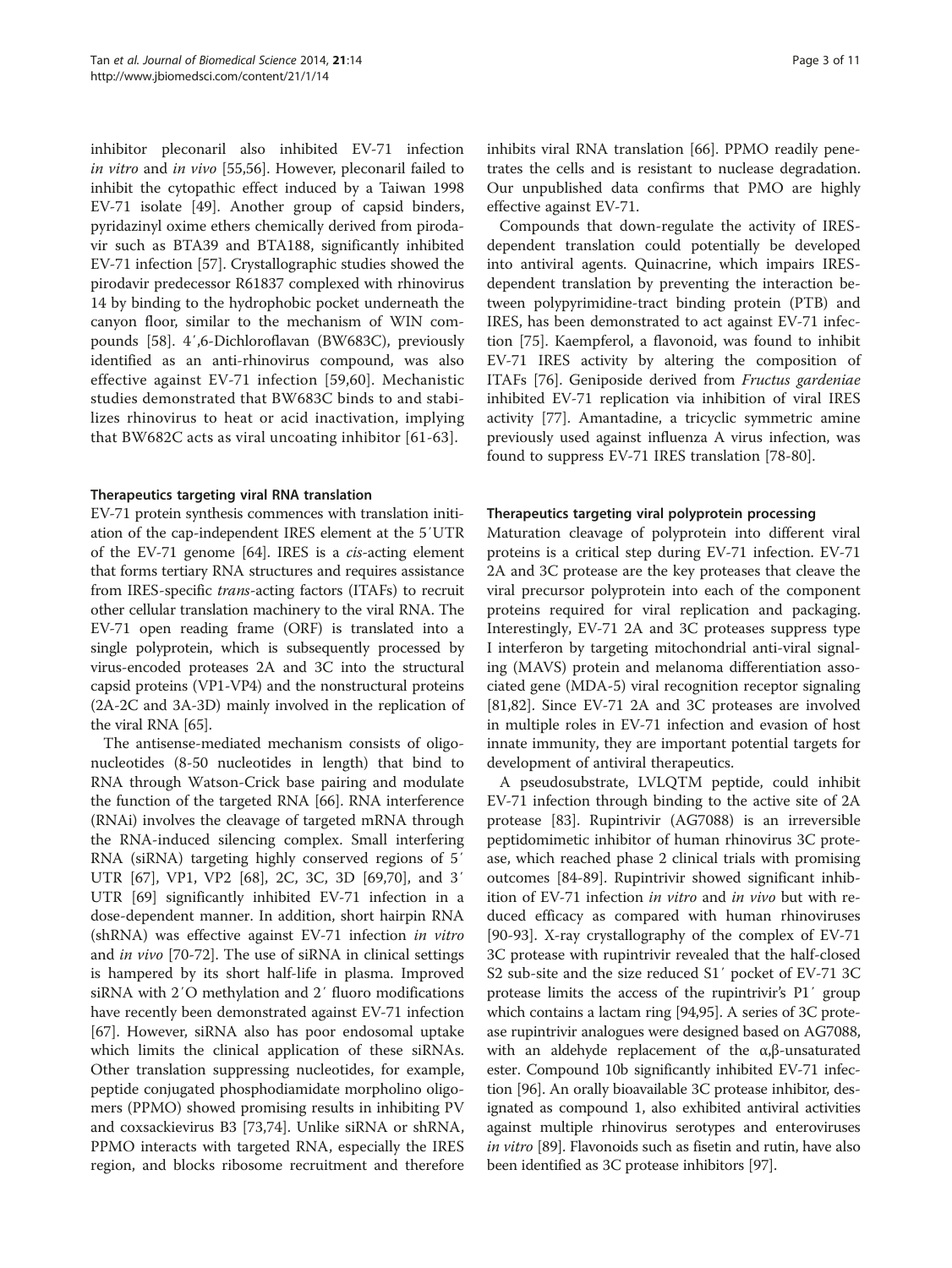# Therapeutics targeting the membranous viral RNA replication complex and other host factors

The genomic replication of enteroviruses has been shown to occur in membranous compartments in the cytoplasm. The membranous vesicles induced during PV infection have been reported to be associated with autophagy signalling [[98,99\]](#page-9-0). These compartments resemble the autophagosomes and consist of viral proteins as well as microtubuleassociated protein 1 light chain 3-II (LC3-II). LC3-II is the membrane-bound form of LC3 that serves as the marker of autophagy induction [[100\]](#page-9-0). During PV infection, these double-membrane vesicles consist of viral particles that undergo autophagic maturation typically characterized by LC3-II co-localization with lysosomal-associated membrane protein 1 (LAMP1) [\[100](#page-9-0)]. Similarly, EV-71 induces autophagy formation in RD and SK-N-SH cells, and association between autophagosome-like vesicles and EV-71 VP1 in neurons of the cervical spinal cords of mice was observed [[101](#page-9-0)]. The authors concluded that autophagic signalling induced by EV-71 is crucial for EV-71 replication. This provides an alternative antiviral strategy for EV-71 to target host factors related to autophagy that are crucial for viral replication.

The discovery of antiviral drugs is mainly based on virus targets. The high replication and mutation rates of enteroviruses may generate resistance to these directacting antivirals. Targeting host factors may establish a higher genetic barrier to resistance and can be used in combination with viral inhibitors. The compound GW5074, a Raf-1 inhibitor, has been shown to influence EV-71 viral yield [[37,](#page-8-0)[102\]](#page-9-0). Activation of the Raf-1/ERK pathway in host cells induces autophagy signalling [\[103](#page-9-0)]. The downstream transducer of this pathway, BNIP3 competes with Beclin 1 for binding with Bcl-2 during autophagy induction [[104\]](#page-9-0). GW5074 may impair autophagy activation through the inhibition of the Raf-1/ ERK pathway. Thus, the replication of EV-71 that requires autophagosome formation may be inhibited in the presence of the GW5074 compound. Heat shock protein 90 beta (HSP90β), an isomer of HSP90, has been reported to have crucial roles in EV-71 entry and assembly. Geldanamycin (GA) and its analog, 17-allyamino-17-demethoxygeldanamycin (17-AAG), inhibit HSP90β activities and protect hSCARB2 transgenic mice from the challenge with EV-71 [[105\]](#page-9-0).

Inhibitors that target host factors such as those involved in cellular autophagy and HSP90β could be used against multiple EV-71 genotypes and enterovirus serotypes, due to their similar pathways of replication [[106,107](#page-9-0)]. The major drawbacks of these inhibitors that target host factors are specificity and cellular toxicity. Therefore, there is an unmet need to develop specific and non-toxic antivirals that impair the cellular autophagy pathway and HSP90β during EV-71 infection.

The amino acid sequences of the non-structural proteins of EV-71 are highly conserved and have more than 60% similarity to PV. Two hydrophobic regions are found in the 2B viral protein of PV and are pivotal for its viroporin functionality [\[108\]](#page-9-0). 2B viroporin mediates the integration of viral protein into the ER membrane and this increases the membrane permeability to promote virus release [[108](#page-9-0)]. A study has reported that EV-71 2B protein might mediate a chloride-dependent current in oocytes. A chloride-dependent current inhibitor, 4,4′-diisothiocyano-2,2′-stilbenedisulfonic acid (DIDS) has been reported to inhibit EV-71 infection in RD cells [[109\]](#page-9-0). The 2C viral protein of PV consists of Walker A, B and C motifs that are homologous to the motifs found in NTP-binding proteins or in members of the helicase superfamily III [[110](#page-9-0)]. An amphipathic helix domain is located at the N-terminal of 2C viral protein that has the function of promoting oligomerization [[110\]](#page-9-0). Recently, two antiviral compounds, metrifudil (N-(2-methylphenyl) methyl adenosine) and  $N^6$ -benzyladenosine, blocked EV-71 replication via interaction with 2C viral protein or 2BC precursor protein [[37](#page-8-0)]. Mutants resistant to metrifudil had a mutation in the 2C viral protein (E325G), while  $N^6$ -benzyladenosine-resistant mutants had double mutations at the 2C viral protein (H118Y and I324M) [[37](#page-8-0)]. However, the mechanism of inhibition is yet to be determined. Both MRL-1237 and TBZE-029, derivatives of benzimidazole, exhibit antiviral activity against various enteroviruses, and have been identified to target the picornaviral 2C viral protein [[111,](#page-9-0)[112](#page-10-0)]. Both of these derivatives may exert potent antiviral activity against EV-71 since EV-71 and PV shared high similarity in all the non-structural proteins. Guanidine hydrochloride is an extensively-studied picornavirus inhibitor [\[113,114\]](#page-10-0), which inhibits the replication of PV [[115,116](#page-10-0)], coxsackieviruses [[117\]](#page-10-0), echoviruses, and footand-mouth disease virus [\[118\]](#page-10-0). Interestingly, guanidine hydrochloride also inhibits EV-71 infection and a single mutation, M193L at the 2C protein was sufficient to confer resistance [[119\]](#page-10-0). This agent is likely to prevent the association of 2C/2BC with host membrane structures during viral replication [[120](#page-10-0)].

The 3A viral protein of PV contains hydrophobic domains that facilitate its binding with membranous vesicles induced during viral RNA replication [\[121,122\]](#page-10-0). A benzimidazole derivative, enviroxime exhibits potent activity against PV and rhinovirus by interacting with 3A viral protein [[119\]](#page-10-0). Strong antiviral effects of enviroxime have been shown against EV-71 [\[123](#page-10-0)]. Bifunctional inhibitors AN-12-H5 and AN-23-F6, are enviroxime-like compound that also targets 3A, VP1 and VP3, inhibits EV-71 infection efficiently [[124\]](#page-10-0). However, the precise mechanism of action by enviroxime and AN-12-H5 against EV-71 infection remains unknown. Another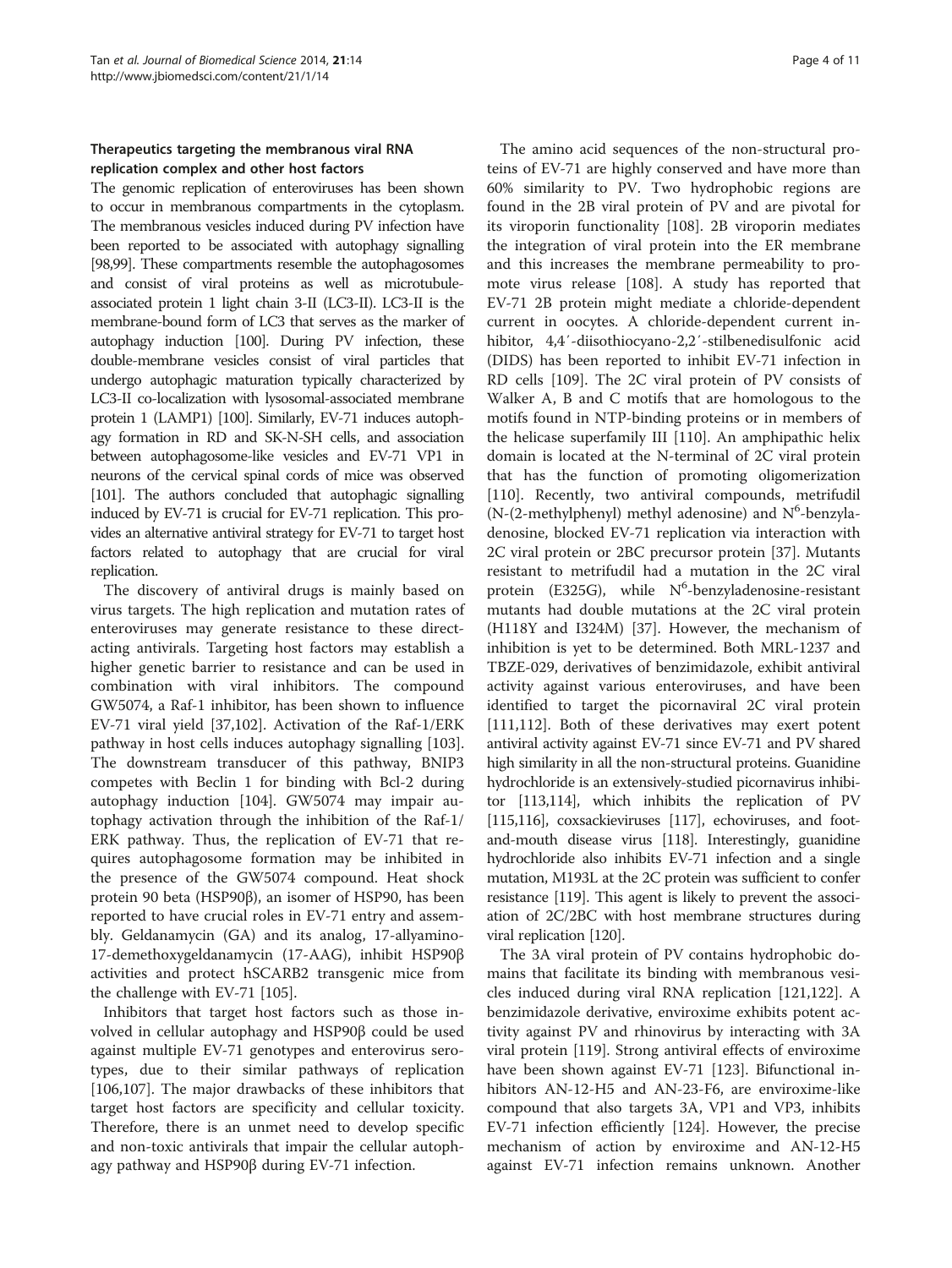<span id="page-4-0"></span>compound, TTP-8307, was identified as a potent 3A inhibitor that significantly inhibited CV-A16 infection, with reduced activity against EV-71 [\[112\]](#page-10-0).

## Therapeutics targeting RNA-dependent RNA polymerase (RdRP) complex

The viral RNA replication of enteroviruses begins with the linkage of genomic RNA with the 3B protein (VPg) at the 5′ end to form the uridylylated state of VPg (VPg-pUpU). Additionally, VPg uridylylation is stimulated by the viral precursor protein 3CD [\[125\]](#page-10-0). The positive strand of viral RNA is used as a template to synthesize the negative strand, which in turn serves as the template for the synthesis of new positive strands. The synthesis of both positive and negative strands of viral RNA is primed by VPg-pUpU [[126\]](#page-10-0). Nucleotide site 311 of the RNA-dependent RNA polymerase (RdRP) of EV-71 is pivotal for VPg uridylylation and viral RNA synthesis, as mutations here impair the binding of VPg to RdRP, but did not influence normal RdRP activity [[127\]](#page-10-0).

Ribavirin (1-β-D-ribofuranosyl-1,2,4-triazole-3-carboxyamine) is a conventional nucleoside analogue that targets the RdRP of picornaviruses [[128](#page-10-0)]. Ribavirin inhibits EV-71 infection with an  $IC_{50}$  of 266  $\mu$ M, and prevents EV-71

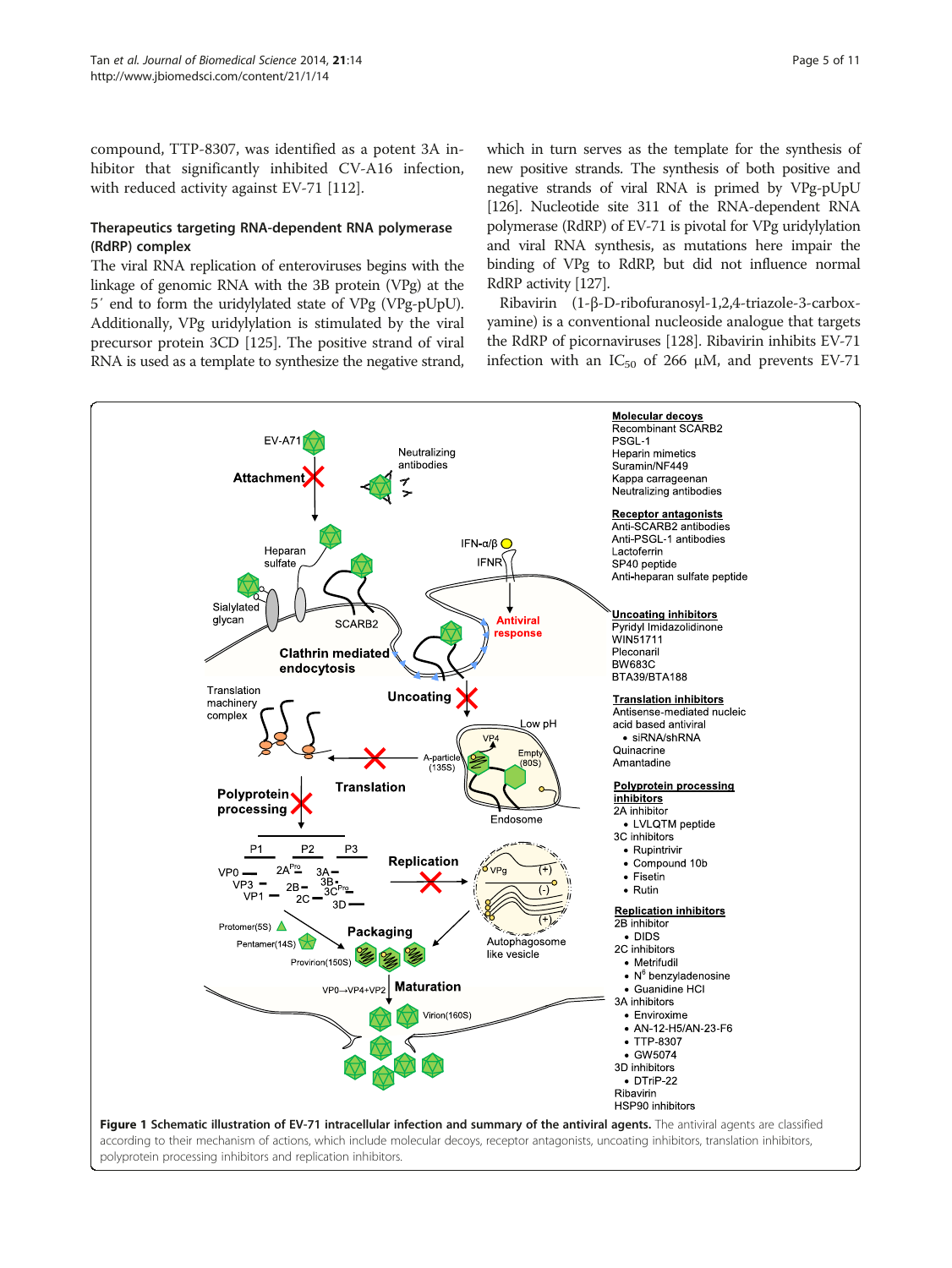| <b>Antivirals</b>                                    | EV-71 genotype<br>tested | $IC_{50}/EC_{50}$             | In vitro cell<br>type        | Resistant<br>mutants           | In vivo mouse model | Reference |
|------------------------------------------------------|--------------------------|-------------------------------|------------------------------|--------------------------------|---------------------|-----------|
| Therapeutics targeting viral<br>attachment and entry |                          |                               |                              |                                |                     |           |
| Molecular decoys                                     |                          |                               |                              |                                |                     |           |
| Recombinant SCARB2                                   | B <sub>3</sub>           | N/R                           | <b>RD</b>                    |                                |                     | $[28]$    |
| PSGL-1                                               | C <sub>2</sub>           | N/R                           | L-PSGL-1.1                   |                                |                     | $[29]$    |
| Heparin mimetics                                     |                          |                               |                              |                                |                     |           |
| Heparin                                              | C <sub>2</sub>           | 205 µg/ml                     | Vero, RD                     |                                |                     | [25, 36]  |
| Heparan sulfate                                      | C <sub>2</sub>           | 290 µg/ml                     | Vero                         |                                |                     | $[36]$    |
| Pentosan polysulfate                                 | C <sub>2</sub>           | 238 µg/ml                     | Vero                         |                                |                     | $[36]$    |
| Dextran sulfate                                      | <b>B4</b>                | N/R                           | <b>RD</b>                    |                                |                     | $[25]$    |
| Suramin/NF449                                        | B1, B3, B4               | $6.7 \mu M$                   | <b>RD</b>                    | VP1 E98Q,<br>K244R             |                     | [25, 37]  |
| Kappa carrageenan                                    | <b>B4</b>                | N/R                           | Vero                         |                                |                     | $[38]$    |
| Enviroxime-like compounds                            |                          |                               |                              |                                |                     |           |
| AN-12-H5                                             | B1                       | $0.55 \mu M$                  | <b>RD</b>                    | VP1 M119L, VP3<br><b>R227K</b> |                     | [124]     |
| AN-23-F6                                             | B1                       | $0.15 \mu M$                  | <b>RD</b>                    | <b>VP1 A224T</b>               |                     | [124]     |
| Receptor antagonists                                 |                          |                               |                              |                                |                     |           |
| Anti-SCARB2 antibodies                               | B <sub>3</sub>           | N/R                           | <b>RD</b>                    |                                |                     | $[28]$    |
| Anti-PSGL-1 antibodies                               | B3, B4, C1, C2, C4       | N/R                           | Jurkat                       |                                |                     | $[29]$    |
| Bovine lactoferrin                                   | $C2$ , MP4 <sup>a</sup>  | $10.5 -$<br>24.5 µg/ml        | RD, Vero, SK-N-<br><b>SH</b> |                                | 17-days old ICR     | [42, 43]  |
| Human lactoferrin                                    | N/R                      | $103.3 -$<br>185.0 µg/ml      | RD, Vero                     |                                |                     | $[42]$    |
| SP40 peptide                                         | A, B4, C2                | $6 - 9.3 \mu M$               | RD, HeLa, HT-<br>29, Vero    |                                |                     | $[39]$    |
| Anti-heparan sulfate peptide                         | <b>B4</b>                | N/R                           | <b>RD</b>                    |                                |                     | [25, 40]  |
| Therapeutics targeting viral<br>uncoating            |                          |                               |                              |                                |                     |           |
| Pyridyl imidazolidinone                              |                          |                               |                              |                                |                     |           |
| BPROZ-299                                            | C <sub>2</sub>           | $0.02 \mu M$                  | <b>RD</b>                    | <b>VP1 V192M</b>               |                     | $[52]$    |
| BPROZ-284                                            | A, B1, C2                | $0.04 \mu M$                  | <b>RD</b>                    |                                |                     | $[49]$    |
| BPROZ-194                                            | C <sub>2</sub>           | 1.552 µM                      | <b>RD</b>                    | VP1 V192M                      |                     | [51, 52]  |
| BPROZ-160                                            | C2                       | $0.011 \mu M$                 | <b>RD</b>                    | VP1 V192M                      |                     | $[52]$    |
| BPROZ-112                                            | A, B1, C2                | $0.04 \mu M$                  | <b>RD</b>                    |                                |                     | $[49]$    |
| BPROZ-103                                            | C <sub>2</sub>           | $0.13 \mu M$                  | <b>RD</b>                    | VP1 V192M                      |                     | $[52]$    |
| BPROZ-101                                            | A, B1, C2                | $0.0012 \mu M$                | <b>RD</b>                    |                                |                     | [52, 53]  |
| BPROZ-074                                            | A, B1, C2                | $0.0008 -$<br>$0.018$ $\mu$ M | <b>RD</b>                    | VP1 V192M                      |                     | [52, 54]  |
| BPROZ-033                                            | A, B1, C2                | $0.0088 -$<br>$0.069 \mu M$   | <b>RD</b>                    |                                |                     | [52, 54]  |
| WIN51711                                             | B <sub>3</sub>           | N/R                           | <b>RD</b>                    |                                |                     | $[48]$    |
| Pleconaril                                           | $\mathsf A$              | $0.13 - 0.54$ µg/<br>ml       | <b>RD</b>                    |                                | 1-day old ICR       | $[56]$    |
| <b>BW683C</b>                                        | Α                        | $> 10 \mu M$                  | HEp-2                        |                                |                     | $[59]$    |
| Compound 3 g                                         | Α                        | $0.45 \mu M$                  | HEp-2                        |                                |                     | $[59]$    |
| BTA39                                                | Α                        | $0.001 \mu M$                 | Vero                         |                                |                     | [57]      |

# <span id="page-5-0"></span>Table 1 List of antivirals against EV-71 infection tested in vitro and in vivo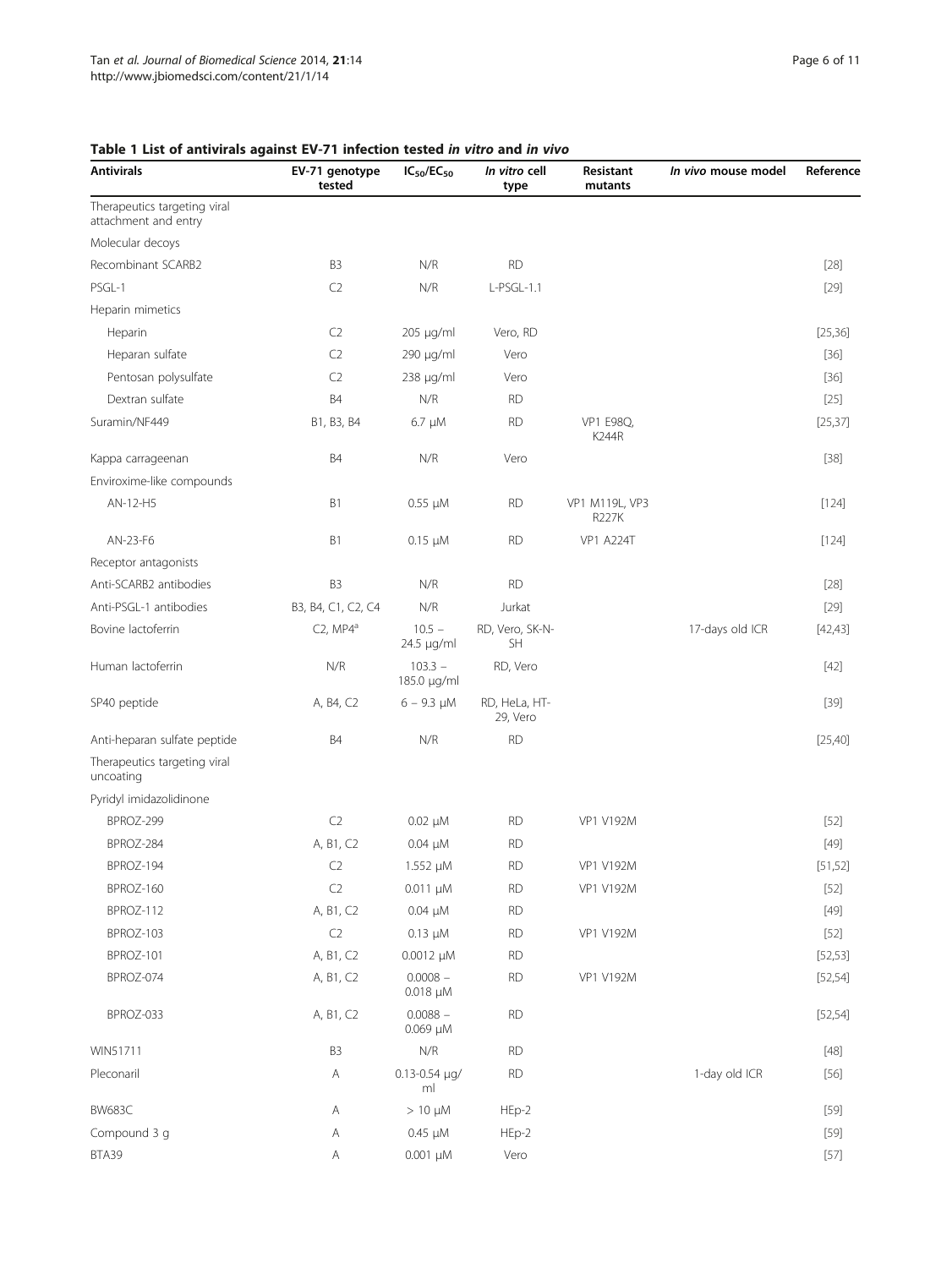| <b>BTA188</b>                                          | A              | $0.082 \mu M$   | Vero                |                           |                                      | $[57]$      |
|--------------------------------------------------------|----------------|-----------------|---------------------|---------------------------|--------------------------------------|-------------|
| Therapeutics targeting viral<br>translation            |                |                 |                     |                           |                                      |             |
| RNA-based therapeutics                                 |                |                 |                     |                           |                                      |             |
| siRNA                                                  | <b>B4</b>      | $< 1$ nM        | <b>RD</b>           |                           | 1-day old Balb/c                     | $[67 - 72]$ |
| shRNA                                                  | B4             | $< 1$ nM        | <b>RD</b>           |                           | 1-day old Balb/c                     | $[67 - 72]$ |
| Quinacrine                                             | C4             | 9.71 µM         | <b>RD</b>           |                           |                                      | $[75]$      |
| Amantadine                                             | Pseudo-EV-71   | N/R             | $COS-1$             |                           |                                      | $[78]$      |
| Therapeutics targeting viral<br>polyprotein processing |                |                 |                     |                           |                                      |             |
| 2A inhibitor                                           |                |                 |                     |                           |                                      |             |
| LVLQTM peptide                                         | C4             | 9.6 µM          | HeLa                |                           |                                      | $[83]$      |
| 3C inhibitors                                          |                |                 |                     |                           |                                      |             |
| Rupintrivir                                            | C4             | $0.014 \mu M$   | <b>RD</b>           |                           | 2-days old ICR                       | $[93]$      |
| Compound 10b                                           | C <sub>2</sub> | $0.018$ $\mu$ M | <b>RD</b>           |                           |                                      | $[96]$      |
| Fisetin                                                | CMUH01*        | 85 µM           | <b>RD</b>           |                           |                                      | $[97]$      |
| Rutin                                                  | CMUH01*        | 110 μM          | <b>RD</b>           |                           |                                      | $[97]$      |
| Therapeutics targeting viral<br>replication            |                |                 |                     |                           |                                      |             |
| 2B inhibitor                                           |                |                 |                     |                           |                                      |             |
| <b>DIDS</b>                                            | C4             | N/R             | <b>RD</b>           |                           |                                      | $[109]$     |
| 2C inhibitors                                          |                |                 |                     |                           |                                      |             |
| Metrifudil                                             | B1             | $1.3 \mu M$     | <b>RD</b>           | 2C E325G                  |                                      | $[37]$      |
| N <sup>6</sup> benzyladenosine                         | B1             | $0.1 \mu M$     | <b>RD</b>           | 2C H118Y,<br><b>I324M</b> |                                      | $[37]$      |
| Guanidine-HCl                                          | B <sub>3</sub> | N/R             | <b>RD</b>           | 2C M193L                  |                                      | [119]       |
| 3A inhibitors                                          |                |                 |                     |                           |                                      |             |
| Enviroxime                                             | Α              | $0.15 \mu M$    | Vero                |                           |                                      | [112]       |
| AN-12-H5                                               | B1             | $0.55 \mu M$    | <b>RD</b>           | 3A E39G                   |                                      | $[124]$     |
| AN-23-F6                                               | B1             | $0.15 \mu M$    | <b>RD</b>           |                           |                                      | $[124]$     |
| TTP-8307                                               | Α              | $> 60 \mu M$    | Vero                |                           |                                      | [112]       |
| GW5074                                                 | B1             | $6.4 \mu M$     | <b>RD</b>           |                           |                                      | [124]       |
| 3D inhibitors                                          |                |                 |                     |                           |                                      |             |
| DTriP-22                                               | A, B2, C2      | $0.3 \mu M$     | RD                  | 3D R163K                  |                                      | [130]       |
| Ribavirin                                              | $C2$ , $M2b$   | 266 µM          | RD, SK-N-SH,<br>N18 | 3D G64R, S264L            | 12-days old ICR                      | [129]       |
| Heat-shock protein 90 inhibitor                        |                |                 |                     |                           |                                      |             |
| Geldanamycin                                           | B4, C2         | N/R             | RD                  |                           |                                      | [105]       |
| 17-AAG                                                 | C2, C4         | N/R             | N/R                 |                           | 7-days old hSCARB-Tg<br>C57BL/6 mice | [105]       |

# Table 1 List of antivirals against EV-71 infection tested in vitro and in vivo (Continued)

<sup>a</sup>Mouse-adapted EV-71 strain Tainan/4643/98 (C2); <sup>b</sup>Mouse-adapted EV-71 strain derived from MP4 with additional two passages in mice; \*EV-71 strain with unidentified genotype; and N/R means not reported.

RD: rhabdomyosarcoma cells; Vero: African green monkey kidney cells; SK-N-SH: human neuroblastoma cells; N18: mouse neuroblastoma cells; HeLa: human cervical adenocarcinoma epithelial cells; HT-29: human colon adenocarcinoma cells; HEp-2: HeLa contaminant cells; Jurkat: human T lymphocytes cells; and COS-1: monkey kidney fibroblast cells.

induced paralysis and death in mice [\[129\]](#page-10-0). Recently, a piperazine-containing pyrazolo [3,4-d] pyrimidine derivative, DTriP-22, was shown to effectively target the RdRP of EV-71 with  $IC_{50}$  values of 0.15 – 0.98  $\mu$ M, and suppress the accumulation of both positive and negative strands of viral RNA during EV-71 infection. DTriP-22-resistant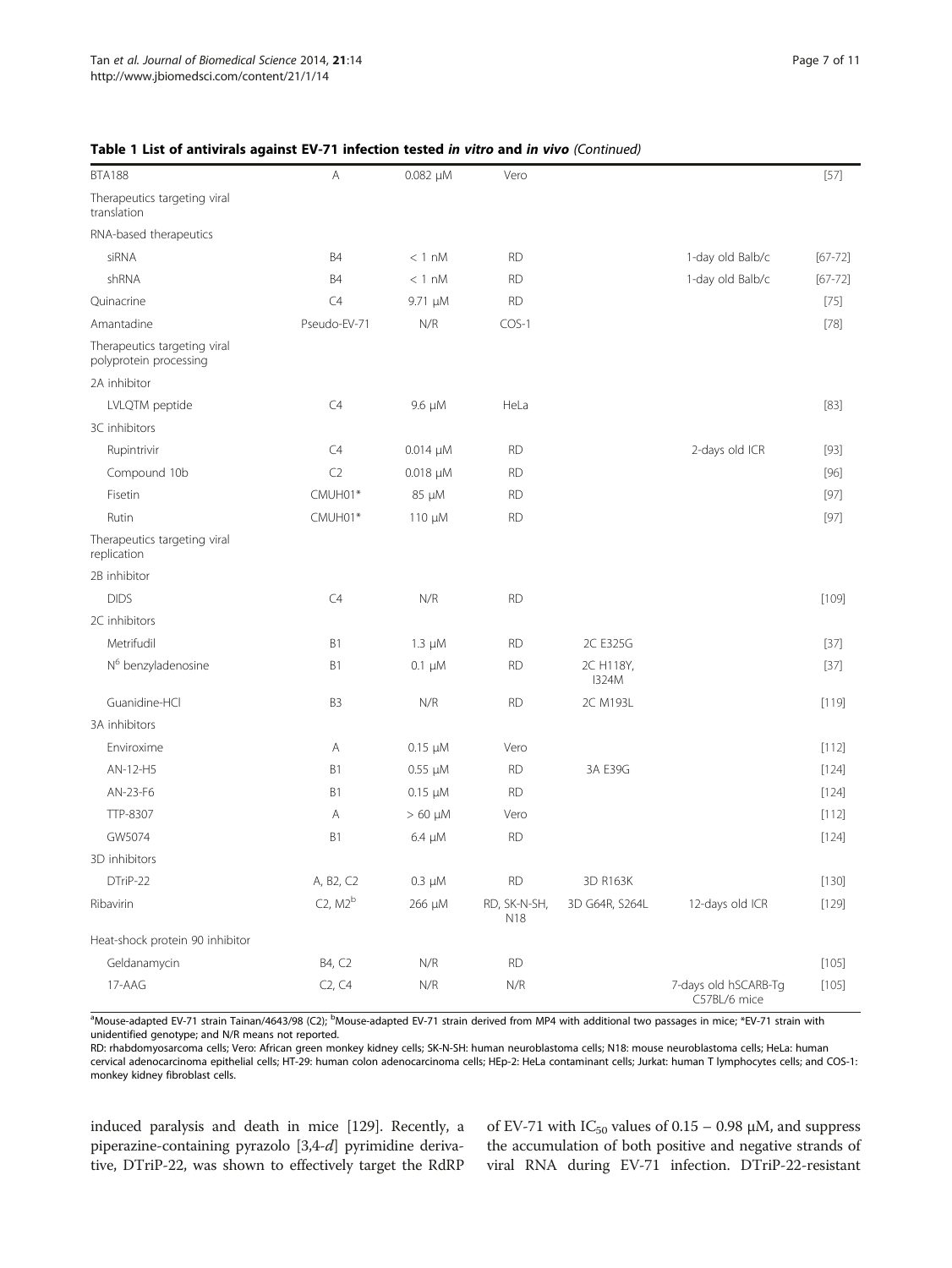<span id="page-7-0"></span>mutants had mutations in the RdRP, implying that DTriP-22 interacts with RdRP and inhibits poly (U) elongation activity, but not VPg uridylylation [\[130](#page-10-0)].

# Conclusion

Figure [1](#page-4-0) and Table [1](#page-5-0) summarizes all the potential targets of antivirals and lists the recent antiviral agents with significant antiviral activities against EV-71 infection as discussed above. Amongst these drugs, modified WIN compounds are antivirals with the lowest  $IC_{50}$ . Only bovine lactoferrin, pleconaril, shRNA, siRNA, rupintrivir, ribavirin and 17-AAG have been tested in vivo. Ribavirin and amantadine are already in clinical use for other viruses, and rupintrivir and pleconaril are in clinical development.

The availability of a suitable animal model carrying all the required receptors and attachment factors for testing of the antivirals will accelerate the development of antivirals. The clinical use of other antiviral agents has been hampered by the potential adverse effects to the host and emergence of drug resistance mutants. Combination therapy targeting different replication steps of EV-71 infection cycle has shown synergistic activity [\[131](#page-10-0)] and could minimize the emergence of antiviral resistance. A new antiviral strategy to screen all licensed drugs against EV-71 infection would be more promising for clinical use. Other newer antivirals that act as immunomodulators and lethal mutagens offer a new strategy for development of antivirals. With the endemic and epidemic nature of EV-71, the continued efforts to develop antiviral agents for prophylaxis or treatment are crucial in the absence of a vaccine. Together with an effective vaccine, eradication of EV-71 is anticipated.

#### Abbreviations

EV-71: Enterovirus 71; HFMD: Hand, foot and mouth disease; IRES: Internal ribosome entry site; ITAF: IRES-specific trans-acting factor; MAVS: Mitochondrial anti-viral signaling; MDA-5: Melanoma differentiation associated gene; ORF: Open reading frame; PV: Poliovirus; RdRP: RNA-dependent RNA polymerase; VPg: Viral protein genome-linked.

#### Competing interests

CWT and YFC have a pending patent on SP40 peptide.

#### Authors' contributions

CWT, JKFL, ICS and YFC drafted the manuscript. All authors read and approved the final manuscript.

#### Acknowledgement

This work was supported by the High Impact Research grant (UM.C/625/1/ HIR/MOHE/MED/41), postgraduate research grants (PV013-2012A and PG114- 2012B), and University Malaya Research Grant Scheme (RG522-13HTM) from University Malaya; and the Fundamental Research Grant Scheme (FP015- 2012A) and Exploratory Research Grant Scheme (ER017-2013A) from the Ministry of Education, Malaysia.

#### Received: 29 November 2013 Accepted: 9 February 2014 Published: 12 February 2014

#### References

- 1. Brown BA, Pallansch MA: Complete nucleotide sequence of enterovirus 71 is distinct from poliovirus. Virus Res 1995, 39:195–205.
- Plevka P, Perera R, Cardosa J, Kuhn RJ, Rossmann MG: Crystal structure of human enterovirus 71. Science 2012, 336:1274.
- 3. Chumakov M, Voroshilova M, Shindarov L, Lavrova I, Gracheva L, Koroleva G, Vasilenko S, Brodvarova I, Nikolova M, Gyurova S, et al: Enterovirus 71 isolated from cases of epidemic poliomyelitis-like disease in Bulgaria. Arch Virol 1979, 60:329–340.
- 4. Shindarov LM, Chumakov MP, Voroshilova MK, Bojinov S, Vasilenko SM, Iordanov I, Kirov ID, Kamenov E, Leshchinskaya EV, Mitov G, et al: Epidemiological, clinical, and pathomorphological characteristics of epidemic poliomyelitis-like disease caused by enterovirus 71. J Hyg Epidemiol Microbiol Immunol 1979, 23:284–295.
- 5. Nagy G, Takatsy S, Kukan E, Mihaly I, Domok I: Virological diagnosis of enterovirus type 71 infections: experiences gained during an epidemic of acute CNS diseases in Hungary in 1978. Arch Virol 1982, 71:217–227.
- 6. Huang KY, Zhang X, Chung PH, Tsao KC, Lin TY, Su LH, Chiu CH: Enterovirus 71 in Taiwan, 2004-2006: epidemiological and virological features. Scand J Infect Dis 2008, 40:571–574.
- 7. Brown BA, Oberste MS, Alexander JP Jr, Kennett ML, Pallansch MA: Molecular epidemiology and evolution of enterovirus 71 strains isolated from 1970 to 1998. J Virol 1999, 73:9969–9975.
- 8. Chan KP, Goh KT, Chong CY, Teo ES, Lau G, Ling AE: Epidemic hand, foot and mouth disease caused by human enterovirus 71, Singapore. Emerg Infect Dis 2003, 9:78–85.
- AbuBakar S, Chee HY, Al-Kobaisi MF, Xiaoshan J, Chua KB, Lam SK: Identification of enterovirus 71 isolates from an outbreak of hand, foot and mouth disease (HFMD) with fatal cases of encephalomyelitis in Malaysia. Virus Res 1999, 61:1–9.
- 10. Tan X, Huang X, Zhu S, Chen H, Yu Q, Wang H, Huo X, Zhou J, Wu Y, Yan D, et al: The persistent circulation of enterovirus 71 in People's Republic of China: causing emerging nationwide epidemics since 2008. PLoS One 2011, 6:e25662.
- 11. Zhang Y, Tan XJ, Wang HY, Yan DM, Zhu SL, Wang DY, Ji F, Wang XJ, Gao YJ, Chen L, et al: An outbreak of hand, foot, and mouth disease associated with subgenotype C4 of human enterovirus 71 in Shandong, China. J Clin Virol 2009, 44:262–267.
- 12. Zhang Y, Wang J, Guo W, Wang H, Zhu S, Wang D, Bai R, Li X, Yan D, Zhu Z, et al: Emergence and transmission pathways of rapidly evolving evolutionary branch C4a strains of human enterovirus 71 in the Central Plain of China. PLoS One 2011, 6:e27895.
- 13. Zhang Y, Zhu Z, Yang W, Ren J, Tan X, Wang Y, Mao N, Xu S, Zhu S, Cui A, et al: An emerging recombinant human enterovirus 71 responsible for the 2008 outbreak of hand foot and mouth disease in Fuyang city of China. Virol J 2010, 7:94.
- 14. Zhu RN, Qian Y, Deng J, Xing JF, Zhao LQ, Wang F, Liao B, Ren XX, Li Y, Zhang Q, Li J: Study on the association of hand, foot and mouth disease and enterovirus 71/CA16 among children in Beijing, 2007. Zhonghua Liu Xing Bing Xue Za Zhi 2007, 28:1004-1008.
- 15. le Thoa PK, Chiang PS, Khanh TH, Luo ST, Dan TN, Wang YF, Thuong TC, Chung WY, Hung NT, Wang JR, et al: Genetic and antigenic characterization of enterovirus 71 in Ho Chi Minh city, Vietnam, 2011. PLoS One 2013, 8:e69895.
- 16. Biswas T: Enterovirus 71 causes hand, foot and mouth disease outbreak in Cambodia. Natl Med J India 2012, 25:316.
- 17. Ooi MH, Wong SC, Lewthwaite P, Cardosa MJ, Solomon T: Clinical features, diagnosis, and management of enterovirus 71. Lancet Neurol 2010, 9:1097–1105.
- 18. Solomon T, Lewthwaite P, Perera D, Cardosa MJ, McMinn P, Ooi MH: Virology, epidemiology, pathogenesis, and control of enterovirus 71. Lancet Infect Dis 2010, 10:778–790.
- 19. Chang LY, Lin TY, Hsu KH, Huang YC, Lin KL, Hsueh C, Shih SR, Ning HC, Hwang MS, Wang HS, Lee CY: Clinical features and risk factors of pulmonary oedema after enterovirus-71-related hand, foot, and mouth disease. Lancet 1999, 354:1682–1686.
- 20. Chang LY, Huang LM, Gau SS, Wu YY, Hsia SH, Fan TY, Lin KL, Huang YC, Lu CY, Lin TY: Neurodevelopment and cognition in children after enterovirus 71 infection. N Engl J Med 2007, 356:1226–1234.
- 21. Shang LQ, Xu MY, Yin Z: Antiviral drug discovery for the treatment of enterovirus 71 infections. Antiviral Res 2013, 97:183–194.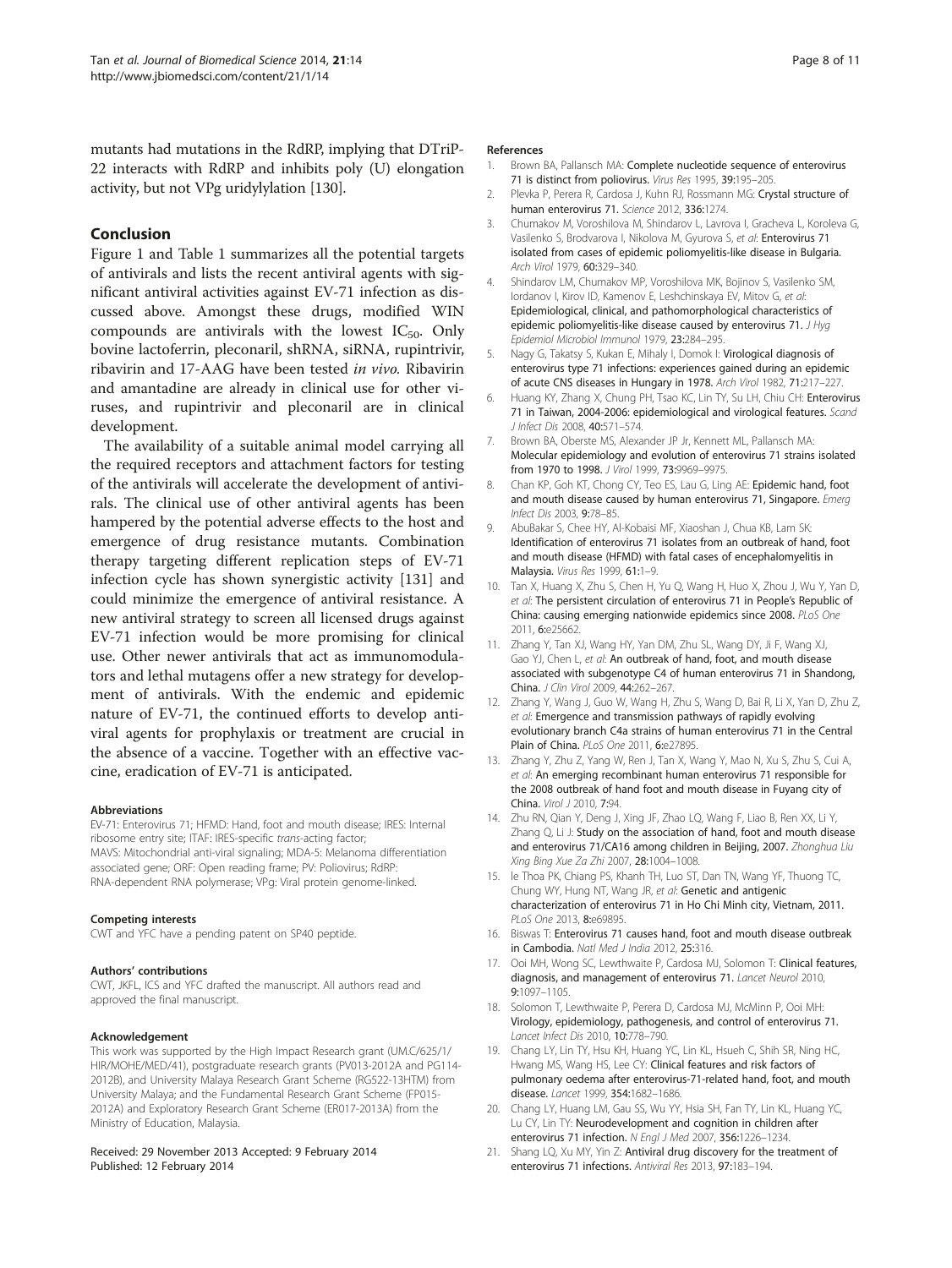- <span id="page-8-0"></span>22. Kuo RL, Shih SR: Strategies to develop antivirals against enterovirus 71. Virol J 2013, 10:28.
- 23. Chong P, Hsieh SY, Liu CC, Chou AH, Chang JY, Wu SC, Liu SJ, Chow YH, Su IJ, Klein M: Production of EV71 vaccine candidates. Hum Vaccin Immunother 2012, 8:1775–1783.
- 24. Haywood AM: Virus receptors: binding, adhesion strengthening, and changes in viral structure. J Virol 1994, 68:1-5.
- 25. Tan CW, Poh CL, Sam IC, Chan YF: Enterovirus 71 uses cell surface heparan sulfate glycosaminoglycan as an attachment receptor. J Virol 2013, 87:611–620.
- 26. Yang B, Chuang H, Yang KD: Sialylated glycans as receptor and inhibitor of enterovirus 71 infection to DLD-1 intestinal cells. Virol J 2009, 6:141.
- 27. Su PY, Liu YT, Chang HY, Huang SW, Wang YF, Yu CK, Wang JR, Chang CF: Cell surface sialylation affects binding of enterovirus 71 to rhabdomyosarcoma and neuroblastoma cells. BMC Microbiol 2012, 12:162.
- 28. Yamayoshi S, Yamashita Y, Li J, Hanagata N, Minowa T, Takemura T, Koike S: Scavenger receptor B2 is a cellular receptor for enterovirus 71. Nat Med 2009, 15:798–801.
- 29. Nishimura Y, Shimojima M, Tano Y, Miyamura T, Wakita T, Shimizu H: Human P-selectin glycoprotein ligand-1 is a functional receptor for enterovirus 71. Nat Med 2009, 15:794–797.
- 30. Yamayoshi S, Ohka S, Fujii K, Koike S: Functional comparison of SCARB2 and PSGL1 as receptors for enterovirus 71. J Virol 2013, 87:3335–3347.
- 31. Chen P, Song Z, Qi Y, Feng X, Xu N, Sun Y, Wu X, Yao X, Mao Q, Li X, et al: Molecular determinants of enterovirus 71 viral entry: cleft around GLN-172 on VP1 protein interacts with variable region on scavenge receptor B 2. J Biol Chem 2012, 287:6406–6420.
- 32. Lin YW, Yu SL, Shao HY, Lin HY, Liu CC, Hsiao KN, Chitra E, Tsou YL, Chang HW, Sia C, et al: Human SCARB2 transgenic mice as an infectious animal model for enterovirus 71. PLoS One 2013, 8:e57591.
- 33. Fujii K, Nagata N, Sato Y, Ong KC, Wong KT, Yamayoshi S, Shimanuki M, Shitara H, Taya C, Koike S: Transgenic mouse model for the study of enterovirus 71 neuropathogenesis. Proc Natl Acad Sci U S A 2013, 110:14753–14758.
- 34. Lin HY, Yang YT, Yu SL, Hsiao KN, Liu CC, Sia C, Chow YH: Caveolar endocytosis is required for human PSGL-1-mediated enterovirus 71 infection. J Virol 2013, 87:9064–9076.
- 35. Liu J, Dong W, Quan X, Ma C, Qin C, Zhang L: Transgenic expression of human P-selectin glycoprotein ligand-1 is not sufficient for enterovirus 71 infection in mice. Arch Virol 2012, 157:539–543.
- 36. Pourianfar HR, Poh CL, Fecondo J, Grollo L: In vitro evaluation of the antiviral activity of heparan sulphate mimetic compounds against enterovirus 71. Virus Res 2012, 169:22–29.
- 37. Arita M, Wakita T, Shimizu H: Characterization of pharmacologically active compounds that inhibit poliovirus and enterovirus 71 infectivity. J Gen Virol 2008, 89:2518–2530.
- 38. Chiu YH, Chan YL, Tsai LW, Li TL, Wu CJ: Prevention of human enterovirus 71 infection by kappa carrageenan. Antiviral Res 2012, 95:128–134.
- 39. Tan CW, Chan YF, Sim KM, Tan EL, Poh CL: Inhibition of enterovirus 71 (EV-71) infections by a novel antiviral peptide derived from EV-71 capsid protein VP1. PLoS One 2012, 7:e34589.
- 40. Tiwari V, Liu J, Valyi-Nagy T, Shukla D: Anti-heparan sulfate peptides that block herpes simplex virus infection in vivo. J Biol Chem 2011, 286:25406–25415.
- 41. Chen HL, Wang LC, Chang CH, Yen CC, Cheng WT, Wu SC, Hung CM, Kuo MF, Chen CM: Recombinant porcine lactoferrin expressed in the milk of transgenic mice protects neonatal mice from a lethal challenge with enterovirus type 71. Vaccine 2008, 26:891–898.
- 42. Lin TY, Chu C, Chiu CH: Lactoferrin inhibits enterovirus 71 infection of human embryonal rhabdomyosarcoma cells in vitro. J Infect Dis 2002, 186:1161–1164.
- 43. Weng TY, Chen LC, Shyu HW, Chen SH, Wang JR, Yu CK, Lei HY, Yeh TM: Lactoferrin inhibits enterovirus 71 infection by binding to VP1 protein and host cells. Antiviral Res 2005, 67:31–37.
- 44. Shingler KL, Yoder JL, Carnegie MS, Ashley RE, Makhov AM, Conway JF, Hafenstein S: The enterovirus 71 A-particle forms a gateway to allow genome release: a cryoEM study of picornavirus uncoating. PLoS Pathog 2013, 9:e1003240.
- 45. Fox MP, Otto MJ, McKinlay MA: Prevention of rhinovirus and poliovirus uncoating by WIN 51711, a new antiviral drug. Antimicrob Agents Chemother 1986, 30:110–116.
- 46. McKinlay MA, Frank JA Jr, Benziger DP, Steinberg BA: Use of WIN 51711 to prevent echovirus type 9-induced paralysis in suckling mice. *J Infect Dis* 1986, 154:676–681.
- 47. See DM, Tilles JG: Treatment of coxsackievirus A9 myocarditis in mice with WIN 54954. Antimicrob Agents Chemother 1992, 36:425-428.
- 48. Plevka P, Perera R, Yap ML, Cardosa J, Kuhn RJ, Rossmann MG: Structure of human enterovirus 71 in complex with a capsid-binding inhibitor. Proc Natl Acad Sci U S A 2013, 110:5463–5467.
- 49. Shia KS, Li WT, Chang CM, Hsu MC, Chern JH, Leong MK, Tseng SN, Lee CC, Lee YC, Chen SJ, et al: Design, synthesis, and structure-activity relationship of pyridyl imidazolidinones: a novel class of potent and selective human enterovirus 71 inhibitors. J Med Chem 2002, 45:1644-1655.
- Shih SR, Chen SJ, Hakimelahi GH, Liu HJ, Tseng CT, Shia KS: Selective human enterovirus and rhinovirus inhibitors: an overview of capsid-binding and protease-inhibiting molecules. Med Res Rev 2004, 24:449–474.
- 51. Shih SR, Tsai MC, Tseng SN, Won KF, Shia KS, Li WT, Chern JH, Chen GW, Lee CC, Lee YC, et al: Mutation in enterovirus 71 capsid protein VP1 confers resistance to the inhibitory effects of pyridyl imidazolidinone. Antimicrob Agents Chemother 2004, 48:3523–3529.
- 52. Chen TC, Liu SC, Huang PN, Chang HY, Chern JH, Shih SR: Antiviral activity of pyridyl imidazolidinones against enterovirus 71 variants. J Biomed Sci 2008, 15:291–300.
- 53. Chern JH, Shia KS, Hsu TA, Tai CL, Lee CC, Lee YC, Chang CS, Tseng SN, Shih SR: Design, synthesis, and structure-activity relationships of pyrazolo [3,4-d]pyrimidines: a novel class of potent enterovirus inhibitors. Bioorg Med Chem Lett 2004, 14:2519–2525.
- 54. Chang CS, Lin YT, Shih SR, Lee CC, Lee YC, Tai CL, Tseng SN, Chern JH: Design, synthesis, and antipicornavirus activity of 1-[5-(4-arylphenoxy) alkyl]-3-pyridin-4-ylimidazolidin-2-one derivatives. J Med Chem 2005, 48:3522–3535.
- 55. Pevear DC, Tull TM, Seipel ME, Groarke JM: Activity of pleconaril against enteroviruses. Antimicrob Agents Chemother 1999, 43:2109–2115.
- 56. Zhang G, Zhou F, Gu B, Ding C, Feng D, Xie F, Wang J, Zhang C, Cao Q, Deng Y, et al: In vitro and in vivo evaluation of ribavirin and pleconaril antiviral activity against enterovirus 71 infection. Arch Virol 2012, 157:669–679.
- 57. Barnard DL, Hubbard VD, Smee DF, Sidwell RW, Watson KG, Tucker SP, Reece PA: In vitro activity of expanded-spectrum pyridazinyl oxime ethers related to pirodavir: novel capsid-binding inhibitors with potent antipicornavirus activity. Antimicrob Agents Chemother 2004, 48:1766–1772.
- 58. Chapman MS, Minor I, Rossmann MG, Diana GD, Andries K: Human rhinovirus 14 complexed with antiviral compound R 61837. J Mol Biol 1991, 217:455–463.
- 59. Genovese D, Conti C, Tomao P, Desideri N, Stein ML, Catone S, Fiore L: Effect of chloro-, cyano-, and amidino-substituted flavanoids on enterovirus infection in vitro. Antiviral Res 1995, 27:123–136.
- Conti C, Mastromarino P, Sgro R, Desideri N: Anti-picornavirus activity of synthetic flavon-3-yl esters. Antivir Chem Chemother 1998, 9:511–515.
- 61. Bauer DJ, Selway JW, Batchelor JF, Tisdale M, Caldwell IC, Young DA: 4′,6-Dichloroflavan (BW683C), a new anti-rhinovirus compound. Nature 1981, 292:369–370.
- 62. Tisdale M, Selway JW: Inhibition of an early stage of rhinovirus replication by dichloroflavan (BW683C). J Gen Virol 1983, 64:795–803.
- 63. Tisdale M, Selway JW: Effect of dichloroflavan (BW683C) on the stability and uncoating of rhinovirus type 1B. J Antimicrob Chemother 1984, 14(Suppl A):97–105.
- 64. Thompson SR, Sarnow P: Enterovirus 71 contains a type I IRES element that functions when eukaryotic initiation factor eIF4G is cleaved. Virology 2003, 315:259–266.
- 65. Lin JY, Chen TC, Weng KF, Chang SC, Chen LL, Shih SR: Viral and host proteins involved in picornavirus life cycle. J Biomed Sci 2009, 16:103.
- 66. Kole R, Krainer AR, Altman S: RNA therapeutics: beyond RNA interference and antisense oligonucleotides. Nat Rev Drug Discov 2012, 11:125–140.
- 67. Deng JX, Nie XJ, Lei YF, Ma CF, Xu DL, Li B, Xu ZK, Zhang GC: The highly conserved 5′ untranslated region as an effective target towards the inhibition of enterovirus 71 replication by unmodified and appropriate 2'- modified siRNAs. J Biomed Sci 2012, 19:73.
- 68. Wu Z, Yang F, Zhao R, Zhao L, Guo D, Jin Q: Identification of small interfering RNAs which inhibit the replication of several enterovirus 71 strains in China. J Virol Methods 2009, 159:233-238.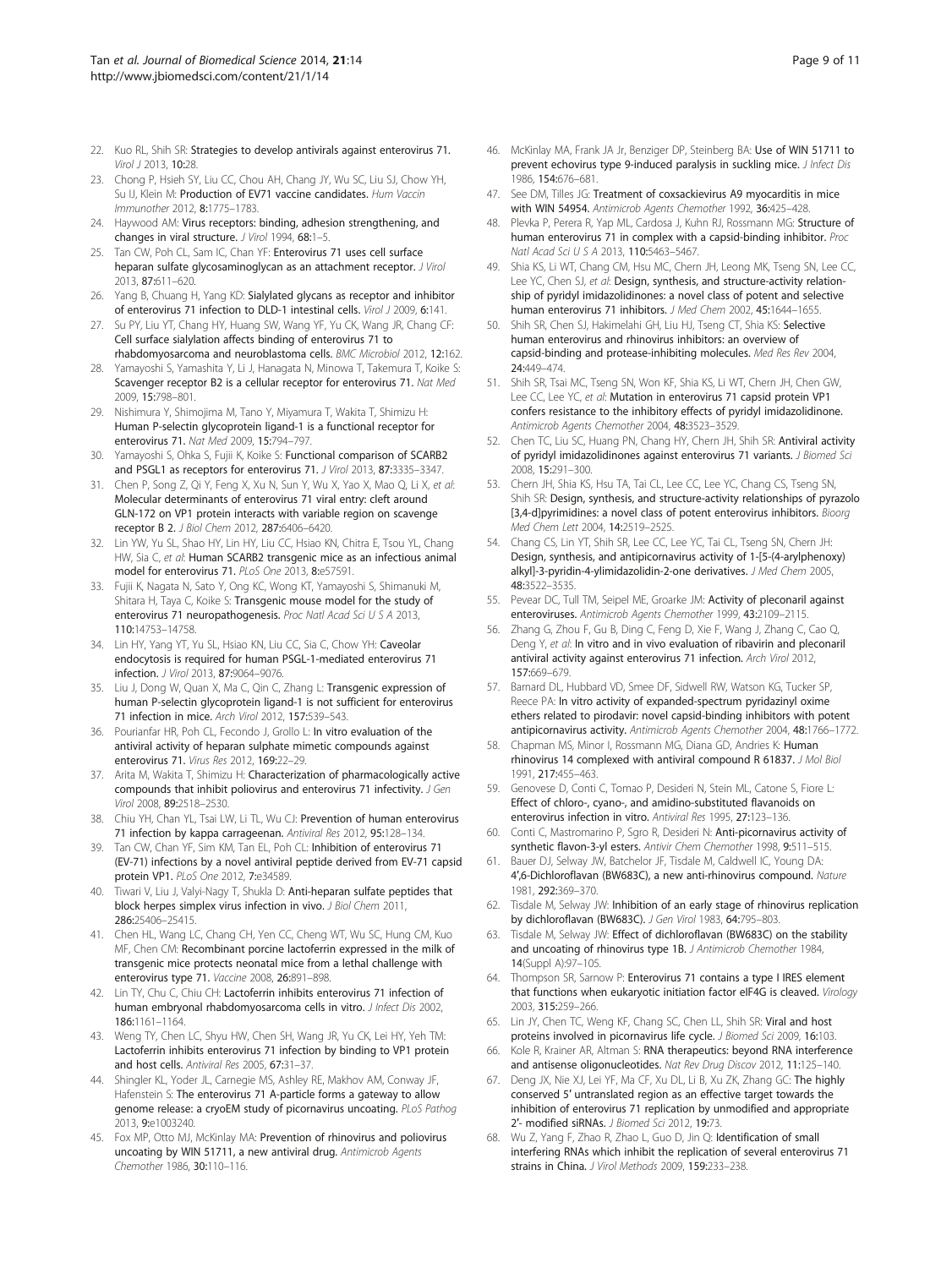- <span id="page-9-0"></span>69. Sim AC, Luhur A, Tan TM, Chow VT, Poh CL: RNA interference against enterovirus 71 infection. Virology 2005, 341:72–79.
- 70. Tan EL, Tan TM, Tak Kwong Chow V, Poh CL: Inhibition of enterovirus 71 in virus-infected mice by RNA interference. Mol Ther 2007, 15:1931–1938.
- 71. Tan EL, Tan TM, Chow VT, Poh CL: Enhanced potency and efficacy of 29mer shRNAs in inhibition of enterovirus 71. Antiviral Res 2007, 74:9–15.
- 72. Lu WW, Hsu YY, Yang JY, Kung SH: Selective inhibition of enterovirus 71 replication by short hairpin RNAs. Biochem Biophys Res Commun 2004, 325:494–499.
- 73. Stone JK, Rijnbrand R, Stein DA, Ma Y, Yang Y, Iversen PL, Andino R: A morpholino oligomer targeting highly conserved internal ribosome entry site sequence is able to inhibit multiple species of picornavirus. Antimicrob Agents Chemother 2008, 52:1970–1981.
- 74. Yuan J, Stein DA, Lim T, Qiu D, Coughlin S, Liu Z, Wang Y, Blouch R, Moulton HM, Iversen PL, Yang D: Inhibition of coxsackievirus B3 in cell cultures and in mice by peptide-conjugated morpholino oligomers targeting the internal ribosome entry site. J Virol 2006, 80:11510-11519.
- 75. Wang J, Du J, Wu Z, Jin Q: Quinacrine impairs enterovirus 71 RNA replication by preventing binding of polypyrimidine-tract binding protein with internal ribosome entry sites. PLoS One 2013, 8:e52954.
- 76. Tsai FJ, Lin CW, Lai CC, Lan YC, Lai CH, Hung CH, Hsueh KC, Lin TH, Chang HC, Wan L, et al: Kaempferol inhibits enterovirus 71 replication and internal ribosome entry site (IRES) activity through FUBP and HNRP proteins. Food Chem 2011, 128:312–322.
- 77. Lin YJ, Lai CC, Lai CH, Sue SC, Lin CW, Hung CH, Lin TH, Hsu WY, Huang SM, Hung YL, et al: Inhibition of enterovirus 71 infections and viral IRES activity by Fructus gardeniae and geniposide. Eur J Med Chem 2013, 62:206–213.
- 78. Chen YJ, Zeng SJ, Hsu JT, Horng JT, Yang HM, Shih SR, Chu YT, Wu TY: Amantadine as a regulator of internal ribosome entry site. Acta Pharmacol Sin 2008, 29:1327–1333.
- 79. Davies WL, Grunert RR, Hoffmann CE: Influenza virus growth and antibody response in amantadine-treated mice. J Immunol 1965, 95:1090–1094.
- 80. Hoffmann CE, Neumayer EM, Haff RF, Goldsby RA: Mode of action of the antiviral activity of amantadine in tissue culture. J Bacteriol 1965, 90:623–628.
- 81. Wang B, Xi X, Lei X, Zhang X, Cui S, Wang J, Jin Q, Zhao Z: Enterovirus 71 protease 2Apro targets MAVS to inhibit anti-viral type I interferon responses. PLoS Pathog 2013, 9:e1003231.
- 82. Lei X, Xiao X, Xue Q, Jin Q, He B, Wang J: Cleavage of interferon regulatory factor 7 by enterovirus 71 3C suppresses cellular responses. J Virol 2013, 87:1690–1698.
- 83. Falah N, Montserret R, Lelogeais V, Schuffenecker I, Lina B, Cortay JC, Violot S: Blocking human enterovirus 71 replication by targeting viral 2A protease. J Antimicrob Chemother 2012, 67:2865–2869.
- 84. Witherell G: AG-7088 Pfizer. Curr Opin Investig Drugs 2000, 1:297-302.
- 85. Binford SL, Maldonado F, Brothers MA, Weady PT, Zalman LS, Meador JW 3rd, Matthews DA, Patick AK: Conservation of amino acids in human rhinovirus 3C protease correlates with broad-spectrum antiviral activity of rupintrivir, a novel human rhinovirus 3C protease inhibitor. Antimicrob Agents Chemother 2005, 49:619–626.
- 86. Binford SL, Weady PT, Maldonado F, Brothers MA, Matthews DA, Patick AK: In vitro resistance study of rupintrivir, a novel inhibitor of human rhinovirus 3C protease. Antimicrob Agents Chemother 2007, 51:4366–4373.
- 87. Patick AK: Rhinovirus chemotherapy. Antiviral Res 2006, 71:391-396.
- 88. Patick AK, Binford SL, Brothers MA, Jackson RL, Ford CE, Diem MD, Maldonado F, Dragovich PS, Zhou R, Prins TJ, et al: In vitro antiviral activity of AG7088, a potent inhibitor of human rhinovirus 3C protease. Antimicrob Agents Chemother 1999, 43:2444–2450.
- 89. Patick AK, Brothers MA, Maldonado F, Binford S, Maldonado O, Fuhrman S, Petersen A, Smith GJ 3rd, Zalman LS, Burns-Naas LA, Tran JQ: In vitro antiviral activity and single-dose pharmacokinetics in humans of a novel, orally bioavailable inhibitor of human rhinovirus 3C protease. Antimicrob Agents Chemother 2005, 49:2267–2275.
- 90. Zhang XN, Song ZG, Jiang T, Shi BS, Hu YW, Yuan ZH: Rupintrivir is a promising candidate for treating severe cases of Enterovirus-71 infection. World J Gastroenterol 2010, 16:201–209.
- 91. Hung HC, Wang HC, Shih SR, Teng IF, Tseng CP, Hsu JT: Synergistic inhibition of enterovirus 71 replication by interferon and rupintrivir. J Infect Dis 2011, 203:1784–1790.
- 92. Lu G, Qi J, Chen Z, Xu X, Gao F, Lin D, Qian W, Liu H, Jiang H, Yan J, Gao GF: Enterovirus 71 and coxsackievirus A16 3C proteases: binding to rupintrivir and their substrates and anti-hand, foot, and mouth disease virus drug design. J Virol 2011, 85:10319-10331.
- 93. Zhang X, Song Z, Qin B, Chen L, Hu Y, Yuan Z: Rupintrivir is a promising candidate for treating severe cases of enterovirus-71 infection: evaluation of antiviral efficacy in a murine infection model. Antiviral Res 2013, 97:264–269.
- 94. Wang J, Fan T, Yao X, Wu Z, Guo L, Lei X, Wang M, Jin Q, Cui S: Crystal structures of enterovirus 71 3C protease complexed with rupintrivir reveal the roles of catalytically important residues. J Virol 2011, 85:10021–10030.
- 95. Wu C, Cai Q, Chen C, Li N, Peng X, Cai Y, Yin K, Chen X, Wang X, Zhang R, et al: Structures of enterovirus 71 3C proteinase (strain E2004104-TW-CDC) and its complex with rupintrivir. Acta Crystallogr D Biol Crystallogr 2013, 69:866–871.
- 96. Kuo CJ, Shie JJ, Fang JM, Yen GR, Hsu JT, Liu HG, Tseng SN, Chang SC, Lee CY, Shih SR, Liang PH: Design, synthesis, and evaluation of 3C protease inhibitors as anti-enterovirus 71 agents. Bioorg Med Chem 2008, 16:7388–7398.
- 97. Lin YJ, Chang YC, Hsiao NW, Hsieh JL, Wang CY, Kung SH, Tsai FJ, Lan YC, Lin CW: Fisetin and rutin as 3C protease inhibitors of enterovirus A71. J Virol Methods 2012, 182:93–98.
- 98. Rust RC, Landmann L, Gosert R, Tang BL, Hong W, Hauri HP, Egger D, Bienz K: Cellular COPII proteins are involved in production of the vesicles that form the poliovirus replication complex. J Virol 2001, 75:9808-9818.
- 99. Egger D, Teterina N, Ehrenfeld E, Bienz K: Formation of the poliovirus replication complex requires coupled viral translation, vesicle production, and viral RNA synthesis. J Virol 2000, 74:6570–6580.
- 100. Jackson WT, Giddings TH Jr, Taylor MP, Mulinyawe S, Rabinovitch M, Kopito RR, Kirkegaard K: Subversion of cellular autophagosomal machinery by RNA viruses. PLoS Biol 2005, 3:e156.
- 101. Huang SC, Chang CL, Wang PS, Tsai Y, Liu HS: Enterovirus 71-induced autophagy detected in vitro and in vivo promotes viral replication. J Med Virol 2009, 81:1241–1252.
- 102. Arita M, Wakita T, Shimizu H: Cellular kinase inhibitors that suppress enterovirus replication have a conserved target in viral protein 3A similar to that of enviroxime. J Gen Virol 2009, 90:1869-1879.
- 103. Shima Y, Okamoto T, Aoyama T, Yasura K, Ishibe T, Nishijo K, Shibata KR, Kohno Y, Fukiage K, Otsuka S, et al: In vitro transformation of mesenchymal stem cells by oncogenic H-rasVal12. Biochem Biophys Res Commun 2007, 353:60–66.
- 104. Bellot G, Garcia-Medina R, Gounon P, Chiche J, Roux D, Pouyssegur J, Mazure NM: Hypoxia-induced autophagy is mediated through hypoxia-inducible factor induction of BNIP3 and BNIP3L via their BH3 domains. Mol Cell Biol 2009, 29:2570–2581.
- 105. Tsou YL, Lin YW, Chang HW, Lin HY, Shao HY, Yu SL, Liu CC, Chitra E, Sia C, Chow YH: Heat shock protein 90: role in enterovirus 71 entry and assembly and potential target for therapy. PLoS One 2013, 8:e77133.
- 106. Pfefferle S, Schopf J, Kogl M, Friedel CC, Muller MA, Carbajo-Lozoya J, Stellberger T, von Dall'Armi E, Herzog P, Kallies S, et al: The SARScoronavirus-host interactome: identification of cyclophilins as target for pan-coronavirus inhibitors. PLoS Pathog 2011, 7:e1002331.
- 107. Marcellin P, Horsmans Y, Nevens F, Grange JD, Bronowicki JP, Vetter D, Purdy S, Garg V, Bengtsson L, McNair L, Alam J: Phase 2 study of the combination of merimepodib with peginterferon-alpha2b, and ribavirin in nonresponders to previous therapy for chronic hepatitis C. J Hepatol 2007, 47:476–483.
- 108. Martinez-Gil L, Bano-Polo M, Redondo N, Sanchez-Martinez S, Nieva JL, Carrasco L, Mingarro I: Membrane integration of poliovirus 2B viroporin. J Virol 2011, 85:11315–11324.
- 109. Xie S, Wang K, Yu W, Lu W, Xu K, Wang J, Ye B, Schwarz W, Jin Q, Sun B: DIDS blocks a chloride-dependent current that is mediated by the 2B protein of enterovirus 71. Cell Res 2011, 21:1271–1275.
- 110. Adams P, Kandiah E, Effantin G, Steven AC, Ehrenfeld E: Poliovirus 2C protein forms homo-oligomeric structures required for ATPase activity. J Biol Chem 2009, 284:22012-22021.
- 111. Shimizu H, Agoh M, Agoh Y, Yoshida H, Yoshii K, Yoneyama T, Hagiwara A, Miyamura T: Mutations in the 2C region of poliovirus responsible for altered sensitivity to benzimidazole derivatives. J Virol 2000, 74:4146–4154.